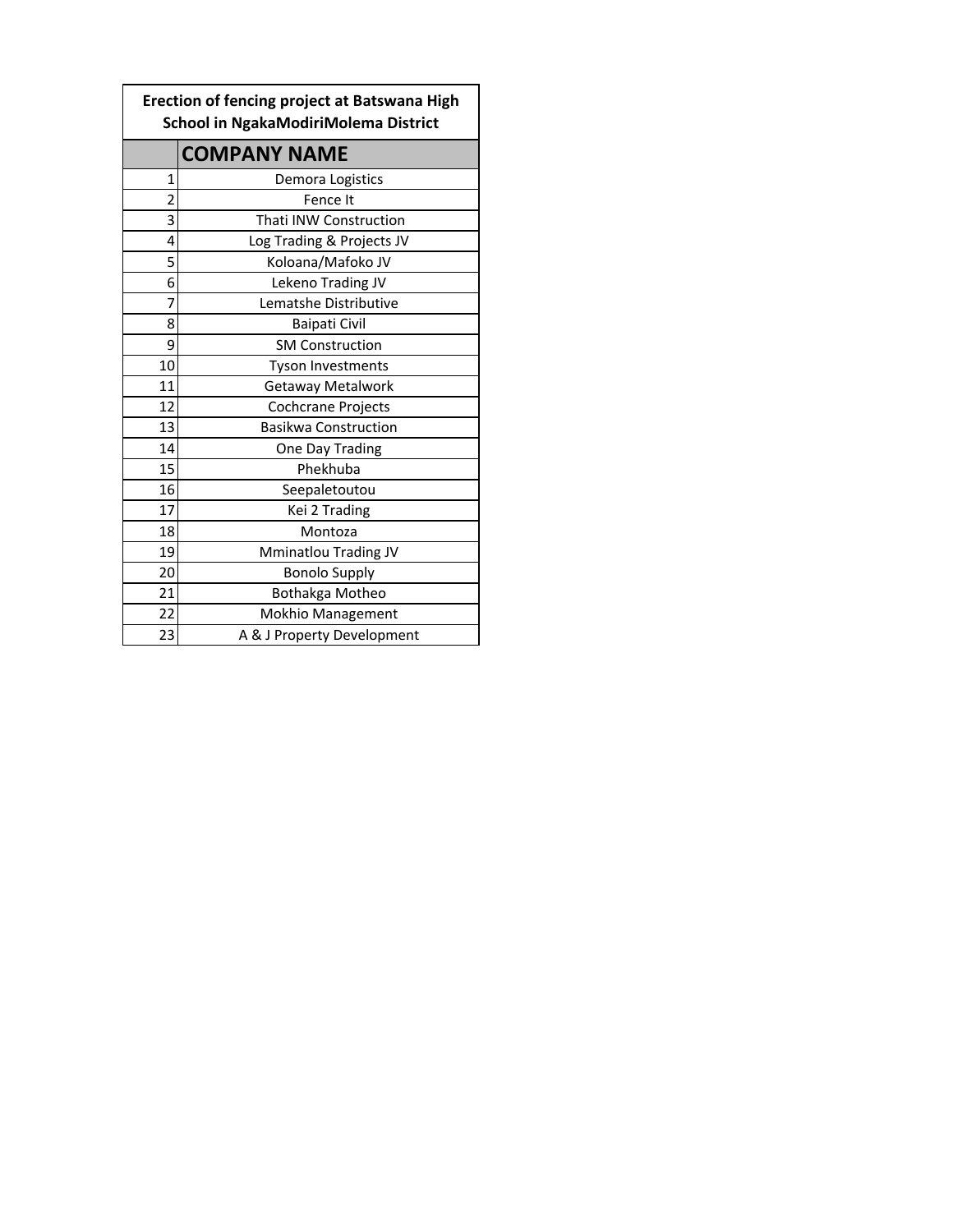| <b>Erection of fencing project at Vaal Reefs Technical</b><br><b>High School in Dr Kenneth Kaunda District</b> |                                        |  |  |
|----------------------------------------------------------------------------------------------------------------|----------------------------------------|--|--|
| NO.                                                                                                            | <b>COMPANY NAME</b>                    |  |  |
| 1                                                                                                              | <b>Baipati Civil Electrical</b>        |  |  |
| 2                                                                                                              | Rekhuma Projects                       |  |  |
| 3                                                                                                              | Lematshe Distributors JV               |  |  |
| 4                                                                                                              | Ramogopa Transport                     |  |  |
| 5                                                                                                              | Dimora Logistics                       |  |  |
| 6                                                                                                              | Kei 2 Trading                          |  |  |
| 7                                                                                                              | <b>Bothakga Motheo Developers</b>      |  |  |
| 8                                                                                                              | Day 1 Trading Enterprise               |  |  |
| 9                                                                                                              | Log Trading & Projects                 |  |  |
| 10                                                                                                             | <b>Bonolo Supply</b>                   |  |  |
| 11                                                                                                             | Seepaletoutou Trading                  |  |  |
| 12                                                                                                             | Pandero Investment JV                  |  |  |
| 13                                                                                                             | Agang General Dealer JV                |  |  |
| 14                                                                                                             | Tison                                  |  |  |
| 15                                                                                                             | Fence It                               |  |  |
| 16                                                                                                             | <b>SM Construction &amp; Suppliers</b> |  |  |
| 17                                                                                                             | <b>Gateaway Metalworks</b>             |  |  |
| 18                                                                                                             | Cochcrane Projects                     |  |  |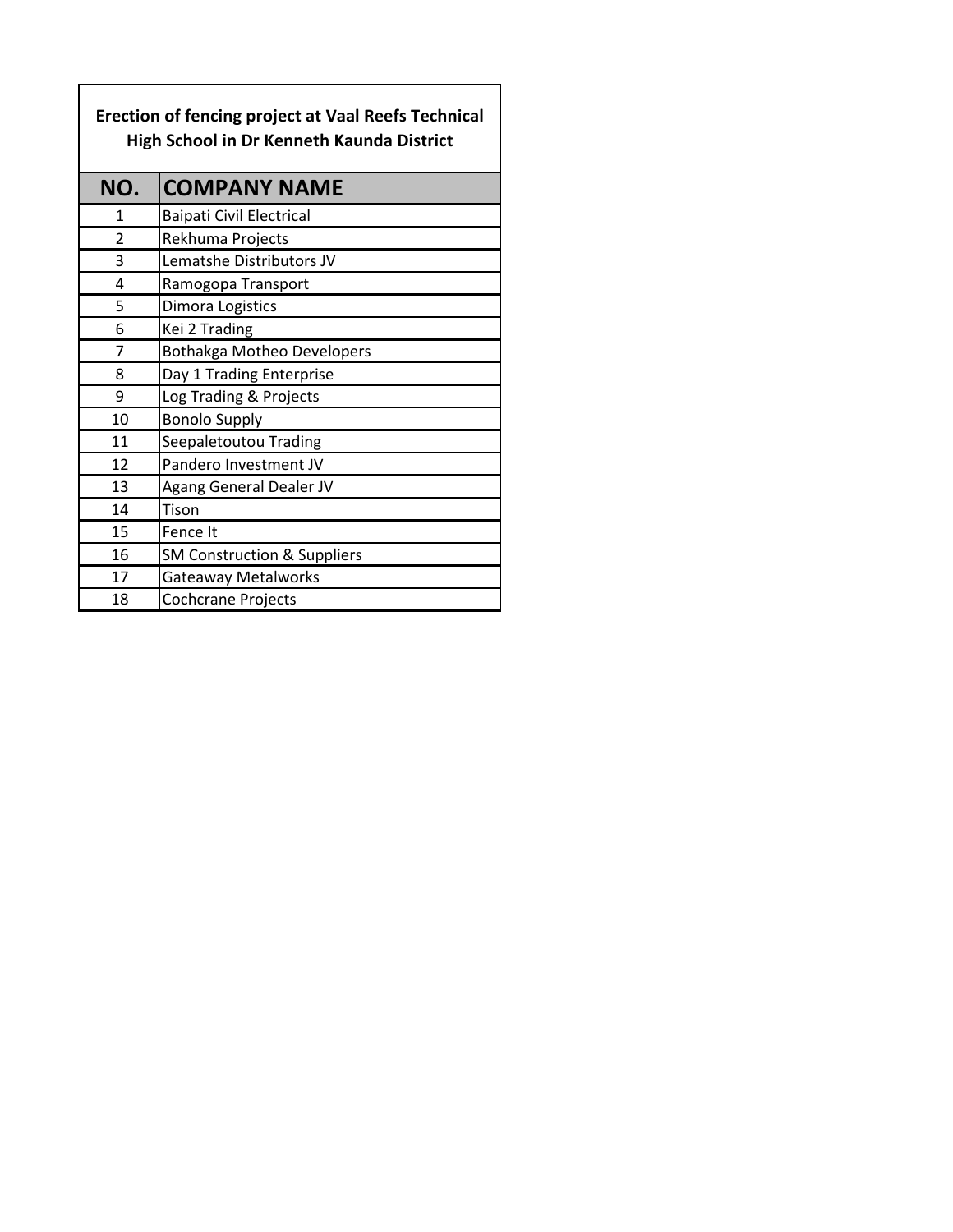| <b>Erection of fencing projects at Lapologang</b> |                                   |  |  |
|---------------------------------------------------|-----------------------------------|--|--|
| Secondary School in NgakaModiriMolema             |                                   |  |  |
| <b>District</b>                                   |                                   |  |  |
| NO.                                               | <b>COMPANY NAME</b>               |  |  |
| 1                                                 | Fence It                          |  |  |
| 2                                                 | <b>Babina Tlou</b>                |  |  |
| 3                                                 | Thati 1 NW Construction           |  |  |
| 4                                                 | Seepaletoutou Trading             |  |  |
| 5                                                 | Lematshe Distributors             |  |  |
| 6                                                 | Koloana/Mafoko JV                 |  |  |
| 7                                                 | Kei 2 Trading Enterprise          |  |  |
| 8                                                 | Demora Logistics                  |  |  |
| 9                                                 | Bothakga Motheo                   |  |  |
| 10                                                | Phekhuma                          |  |  |
| 11                                                | <b>SM Construction</b>            |  |  |
| 12                                                | <b>Makhino Management</b>         |  |  |
| 13                                                | <b>Getaway Metalworks</b>         |  |  |
| 14                                                | <b>Bonolo Supply Distributors</b> |  |  |
| 15                                                | Day 1 Trading                     |  |  |
| 16                                                | Log Trading & Projects JV         |  |  |
| 17                                                | <b>Tison Investments</b>          |  |  |
| 18                                                | Montoza Engineering               |  |  |
| 19                                                | Pandero Investment                |  |  |
| 20                                                | Cochrane                          |  |  |
| 21                                                | <b>Basikwa Construction</b>       |  |  |
| 22                                                | <b>Baipati Civil</b>              |  |  |